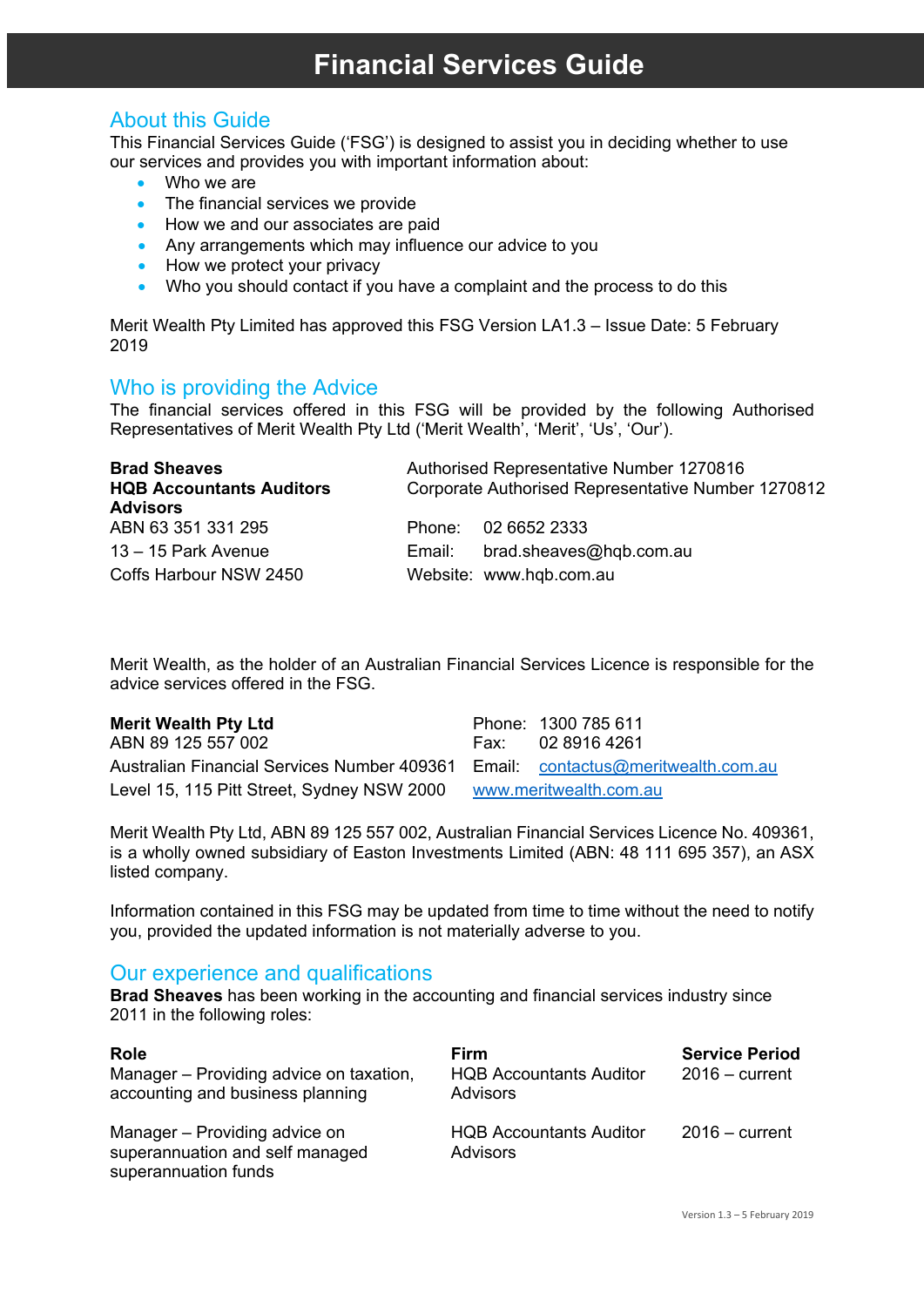| Accountant - Providing advice on taxation,                     | Wynn Bennett Pty Ltd     | 2010 - 2016      |
|----------------------------------------------------------------|--------------------------|------------------|
| accounting and business planning                               |                          |                  |
| Qualification                                                  | <b>Institution</b>       | <b>Completed</b> |
| <b>Bachelor of Business</b>                                    | University of Technology | 2011             |
|                                                                | Sydney                   |                  |
| Graduate Diploma of Chartered Accounting Chartered Accountants |                          | 2013             |
| RG146 - Super, SMSF & Deposit Products Financial Education     |                          | 2018             |
| Package                                                        | Professionals            |                  |

## Financial Services that we provide

What financial services am I authorised to advise you on?

We only advise you after considering your individual objectives, financial situation and needs.

We only provide you with financial advice limited to the following:

- Superannuation, including Self Managed Superannuation Funds ('SMSF')
- Basic Deposit Products

We are not authorised by Merit Wealth to provide you with advice on any other matters, financial services or any other financial product.

### Other services

Services outside of the above specific areas of financial advice are not provided under Merit Wealth's Australian Financial Services Licence and Merit Wealth does not train, support or supervise the provision of these other services and has no responsibility in relation to those services.

Examples of the services which Merit Wealth is not responsible if provided by us include:

- Borrowing/lending advice and services (including within a SMSF)
- Taxation services, such as completion of tax returns
- Accounting and audit services
- Administration and compliance of Self-Managed Superannuation Funds
- General insurance services (for example, car insurance)
- Real estate and direct property advice
- Legal services.

## Information you will receive

You will be provided with various documents that explain how our recommendations will work towards achieving your goals, the fee and potential conflicts that may exist that could influence the advice provided. These documents are designed to help you make informed decisions about our recommendations.

#### Statement of Advice

When we provide you with initial personal financial product advice you will receive a written Statement of Advice (SOA) that confirms the discussions you have had with us, the recommendations we are making and the basis for those recommendations. We will also record any further advice we provide to you as a 'record of further advice' and we retain these documents for seven years. You may request a copy of this advice or subsequent records of advice at any time.

### Product Disclosure Statements

When a financial product is recommended to you, you will be provided with a Product Disclosure Statement (PDS) or other disclosure document issued by the product provider. These documents contain information about the risks, benefits, features and fees payable for the product.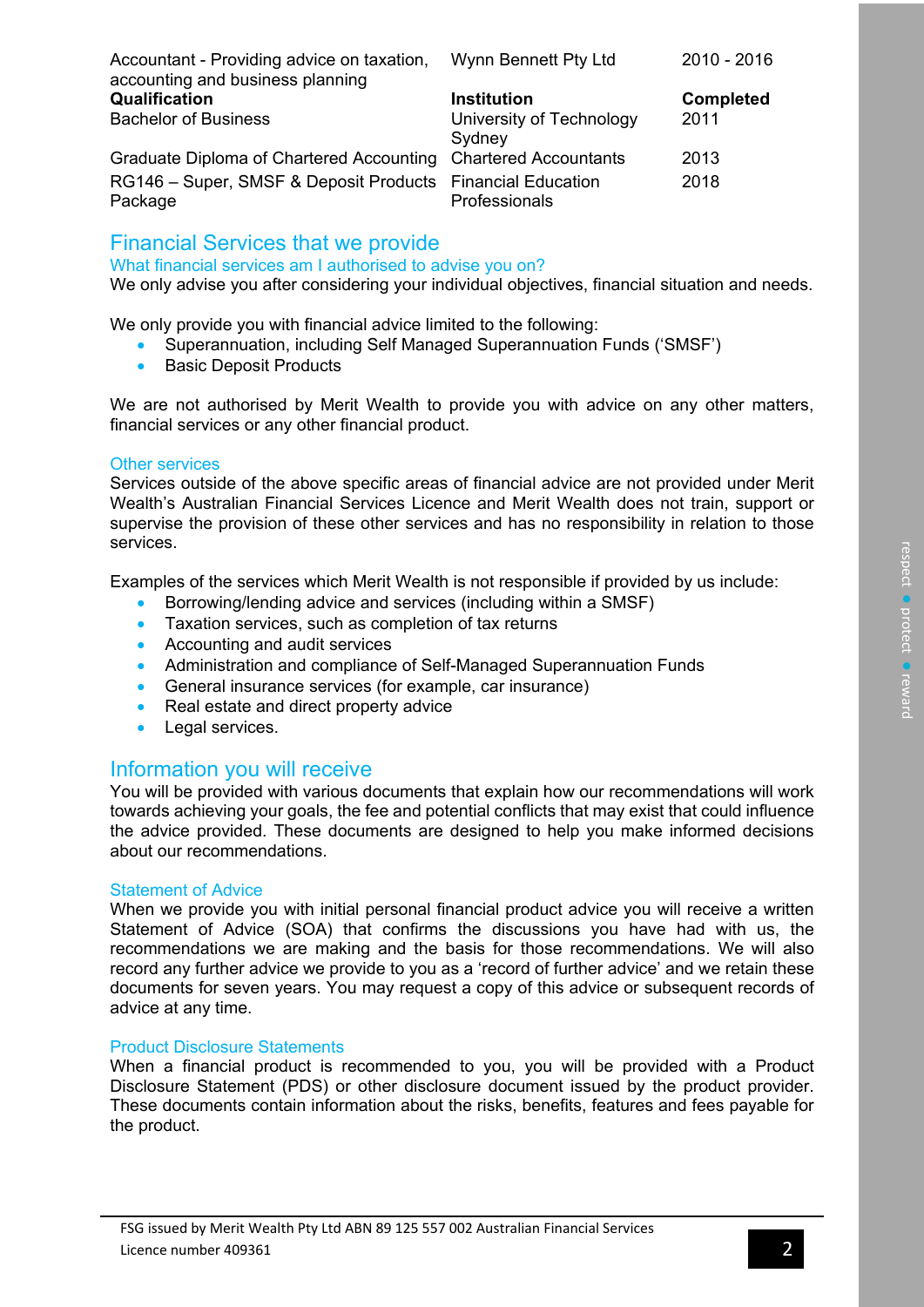## How are we paid for our services

## Fees for advice

We may charge you fees for the preparation, presentation and implementation of our advice. These fees will be based on your individual circumstances, the complexity involved in your situation and the time it takes to prepare personal financial advice for you.

We will discuss these fees with you and gain your agreement before we provide you with advice. These fees will also be documented in your Statement of Advice.

#### Payment methods

In most instances you will be able to select the method of payment. Our fees are invoiced to you directly, all fees relating to the financial advice provided to you are payable to Merit Wealth and Merit Wealth then passes up to 100% of these fees onto us.

### Other Benefits

We may accept alternative forms of remuneration from product or service providers, such as hospitality or support connected with our professional development (e.g. training or sponsorship to attend conferences) up to a specified amount. We maintain a register detailing any benefit that we receive up to this specified amount. A copy of the register is available on request.

In the event that our advice results in you requesting that we assist you with ongoing requirements, we may charge additional fees each year to perform this work.

Any benefits that we receive that are relevant to your consideration of our advice to you will be disclosed in the Statement of Advice.

## Does your adviser have any associations or relationships?

Brad Sheaves is a Manager at HQB Accountants Auditors Advisors which provides SMSF accounting services, including the establishment and administration of SMSFs and may therefore benefit from you using their services.

## Referral Fees

If a client is referred to us we may pay the referrer a fee. We may also provide the referrer with thank you gifts such as branded promotional items, hampers, gift vouchers etc. We will record the details of any referral fees in the Statement of Advice we prepare for you. If we refer a client to another service provider they may pay us a referrer fee.

A fee may vary according to the referrer, the referee, the client and financial advice and products involved. The fee may be a percentage of fees or a flat fee. The fee may be paid upfront when a financial service or product is provided or periodically as ongoing fees.

## Other payments received by Merit Wealth and associates

Merit Wealth, its associated entities and other authorised representatives of the Merit Wealth Australian Financial Services Licence, may receive other forms of fees, commissions and payments, one-off and ongoing, from financial product providers or other parties. None of these amounts are on-paid to us.

## **Privacy**

We maintain a record of your personal information that includes details of your objectives, financial situation and needs. We also maintain copies of any recommendations that we have made to you. The Merit Wealth Privacy Policy details how we collect, use and protect your personal information.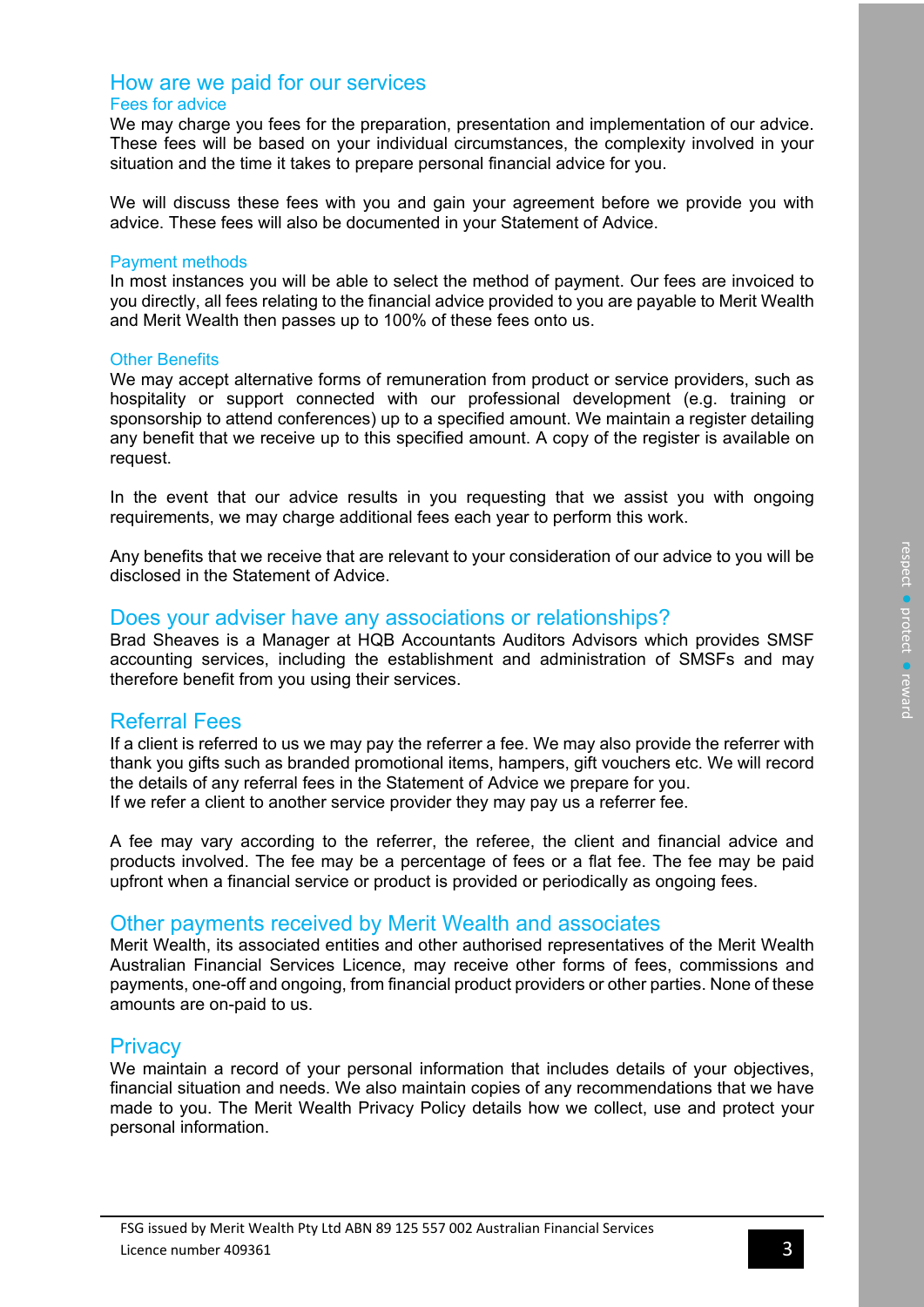Please ask us if you would like a copy of the Merit Wealth Privacy Policy or you can view a copy on the Merit Wealth website. If you would like to view your file at any time, please ask us and we will arrange for you to do so.

## Professional Indemnity

Merit Wealth holds a Professional Indemnity Insurance Policy, which complies with the requirements for compensation arrangements under the Corporations Act (subject to its terms and conditions). This Policy covers claims relating to the professional services provided by Merit Wealth and its representatives.

Merit Wealth's Professional Indemnity insurance only covers advice in relation to professional services provided by representatives of Merit Wealth while authorised by us, even where that representative has subsequently ceased to be an authorised representative of Merit Wealth.

## Anti-Money Laundering

Merit Wealth is required, pursuant to the Anti-Money Laundering and Counter-Terrorism Financing Act 2006 ('AML/CTF') and its corresponding rules and regulations to implement certain customer identification processes. We may be required to obtain information about you at the time of providing financial services to you and from time to time thereafter in order to meet our legal obligations. We have certain reporting obligations pursuant to the AML/CTF Act and information obtained from or about you may be provided to external third parties and regulators in accordance with the requirements imposed on us.

## How to instruct us

You may specify how you would like to give us instructions, for example, by phone, fax or email. Alternatively, you may provide instructions to us in person. Where instructions are provided by telephone, these must be confirmed in writing.

## **Complaints**

Please contact us first about your complaint. If your complaint is not satisfactorily resolved by us within 3 business days, please contact Merit Wealth on 1300 785 611 or put your complaint in writing and send to:

Compliance Officer Merit Wealth Pty Ltd Level 15 115 Pitt Street, Sydney, NSW 2001

Or email your complaint to [contactus@meritwealth.com.au](mailto:contactus@meritwealth.com.au)

If you do not feel your complaint has been resolved in a satisfactory manner, or if you have not received a response after 45 days, you can lodge a complaint with the Australian Financial Complaints Authority, or AFCA\*. AFCA provides fair and independent financial services complaint resolution that is free to consumers. AFCA accepts complaints in regards to either:

- a financial planning or advice matter;
- a credit assistance matter; or
- a superannuation matter

AFCA\* can be contacted by one of the following alternatives [Merit Wealth's AFCA membership number is 27958] -

| By telephone:         | 1800 931 678 (free call)                                                    |
|-----------------------|-----------------------------------------------------------------------------|
| In writing (by mail): | Australian Financial Complaints Authority,<br>GPO Box 3, Melbourne VIC 3001 |
| By email:             | $info@a$ fca.org.au                                                         |
| Website:              | www.afca.org.au                                                             |